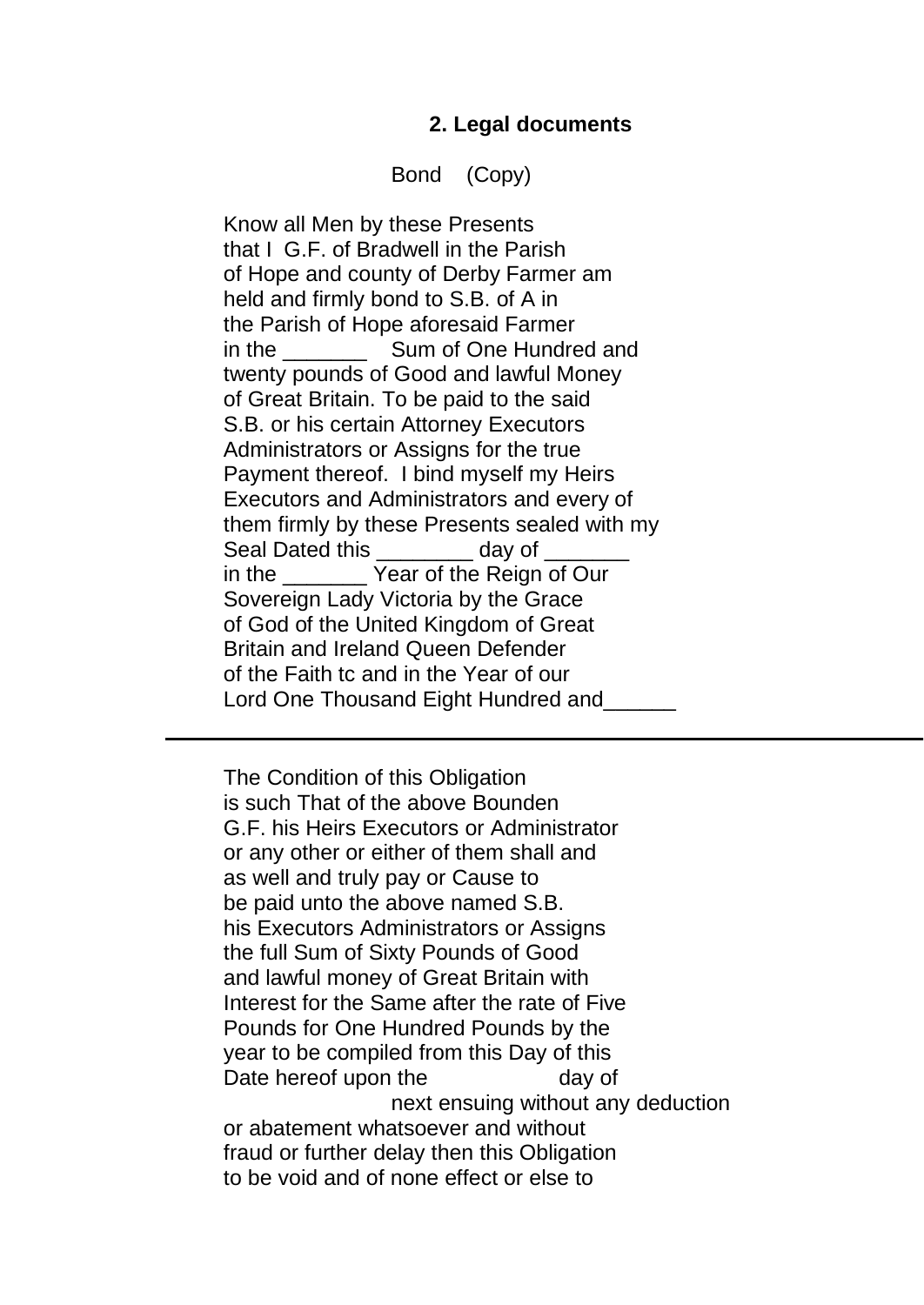remain in full force and Virtue. Sealed and delivered being first duly stamped in G.F. the presence of

By the Authority and the behalf of The trustees of the late

Dated 14 Augst 1874 Mr A. F. to Mr. S.B.

Bond for Securing £100 and Interest at 5£ per Cent

Notice Paper

To Mr

I do hereby give you

notice peaceably and quietly to surrender and deliver up to me, or to any other to my order, at Ladyday next according to the Style of the year by which you hold the same or whenever else your current interest in the premises shall expire the possession of all and singular the Messuages or Tenements Lands and premises with the Appurtenances which you now rent or occupy under me, situate and being in Bradwell or elsewhere in the County of Derby.

And that you then leave the same in good and tenantable condition.

Dated at Bradwell this eleventh day of August One thousand eight hundred and forty nine.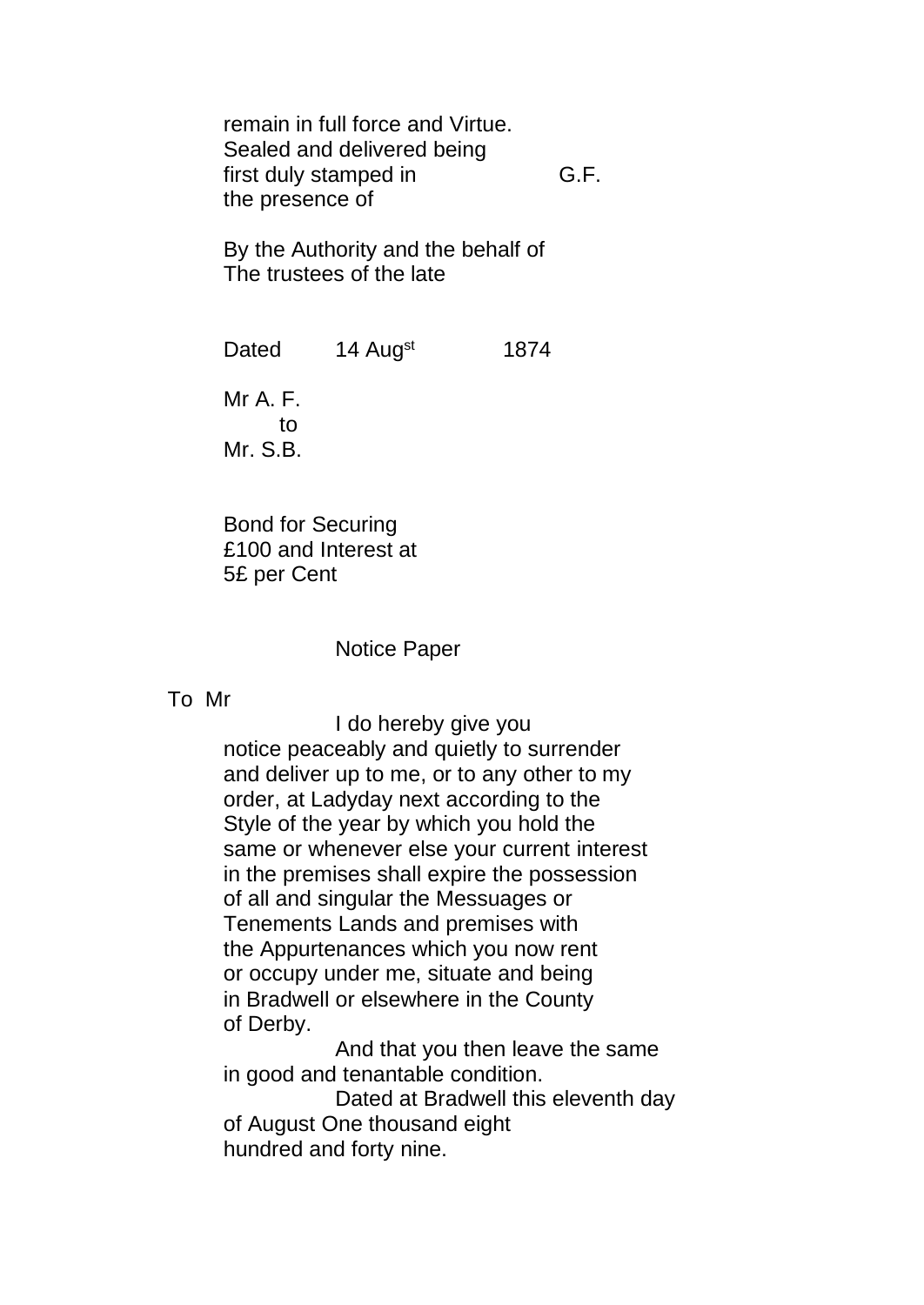# Answers to Questions on Law. 1. Nuisance Removal Act

We have repeatedly said that under the Nuisance removal Act there are ample powers for the removal of all nuisances; and if people will tolerate pigs, accumulations of filth, or other abominations near their dwellings that they are alone to blame for it. The remedy is very simple and requires merely the information of two householders as to such a nuisance existing, and the magistrates have power to order the nuisance to the term ored? within a certain time and upon the persons not complying with the border to remove it by force, and charge them with the expences incurred: Lawes's Public Health Act gives every information that can be required.

### 2. Bank Notes

A note of the Bank of England is a legal tender, except by the Bank of England, as they are bound to give gold if required.

### **Constable**

A constable can enter upon the dignity of his office without his staff. The majesty of the law is sufficient in its representative without any other aid.

 Promisory Note Is good for six years from the last time the interest was paid. It is better however to get the note renewed.

## Spirit Bills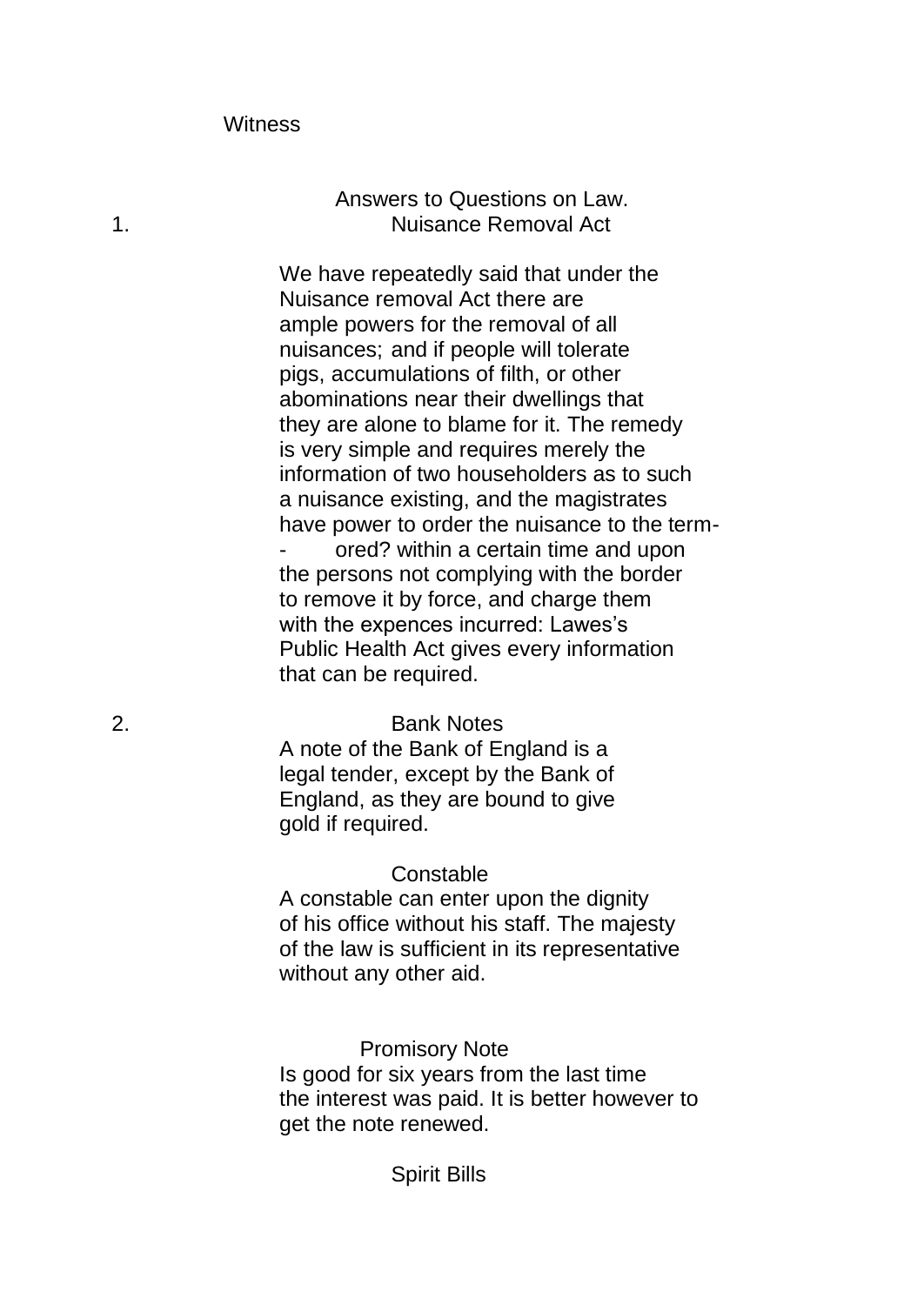The Act of Parliament is the 24th Geo II /c40 and its object is to prevent the recovery of nay debts incurred for spirits, unless such debt was bona fide incurred to the amount of twenty shillings and upwards at one time The Act has been of late years carried out with more strictness than it seems ever intended to have been, as it has been made to apply in some instances to the case of spirits supplied in small quantities by innkeepers to their guests, which could never have been intended, and though some persons imagine that by mixing the spirits with water that the Act is thereby evaded yet this is a mistake as the amount cannot even then be recovered.

#### Warranty of Horses

The law is as loose on the subject as it can well be, and is well calculated to enable the lawyers either to create loop holes for one party to escape or hooks for the other party to be caught with. As a general rule our corres pondent must bear in mind that a warranty of soundness does not apply to age, nor does it apply to any defects that are obvious, and can be seen by the purchaser. The most compre- -hensible way of which the term "Sound" is used is to imply to absence of any desease or the seed of any desease that impairs the natural usefulness of the animal. A temporary injury from accident does not, however, constitute an unsoundness if the animal is not damaged. Crib-biting is not an unsoundness, but vice, Thrushes or quiddings is a disputed point or question. A splint which afterwards produced lameness is unsoundness. The question however, branches out so widely that we must merely observe that the price does not necessarily imply a warranty.

Wives Debts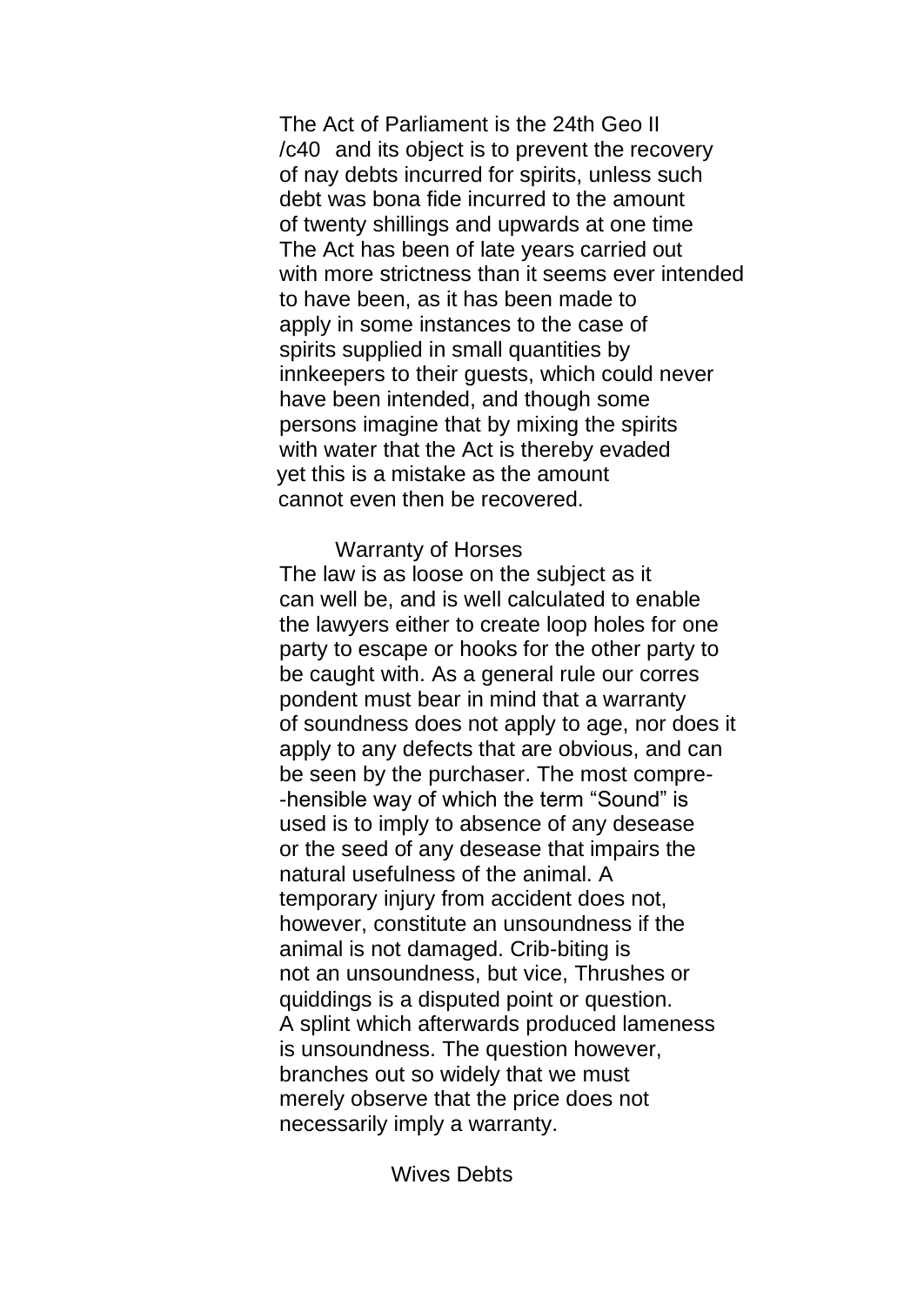An advertisement in a newspaper that an man will not be answerable for his wive's debts amounts to nothing. In order to evade his liability he must give personal notice to each tradesman that he will not be further answerable for any debts contracted by his wife.

**Divorce** A divorce costs about £1000

Landlord & Tenant A tenant cannot remove any fruit T rees or shrubs; once planted, they become the property of the landlord.

 Finding Money If a person finds money and appro priates it to himself it is clearly a theft.

> Landlord & Tenant. If a tenant has given notice to quit and does not leave at the proper time, the land lord can sue him for double rent without giving him any notice.

#### **Newpapers**

A newspaper does not pass free through the post if more than seven days old.

County Court

The Bailiff of the county court can require the assistance of the constable f resisted in the execution of his duty

 Register of Birth The penalty for omitting to register a birth after six months is £50 We know of no means that he as of escaping the penalty because if informed against half the penalty goes to the informer and the other half to the Register General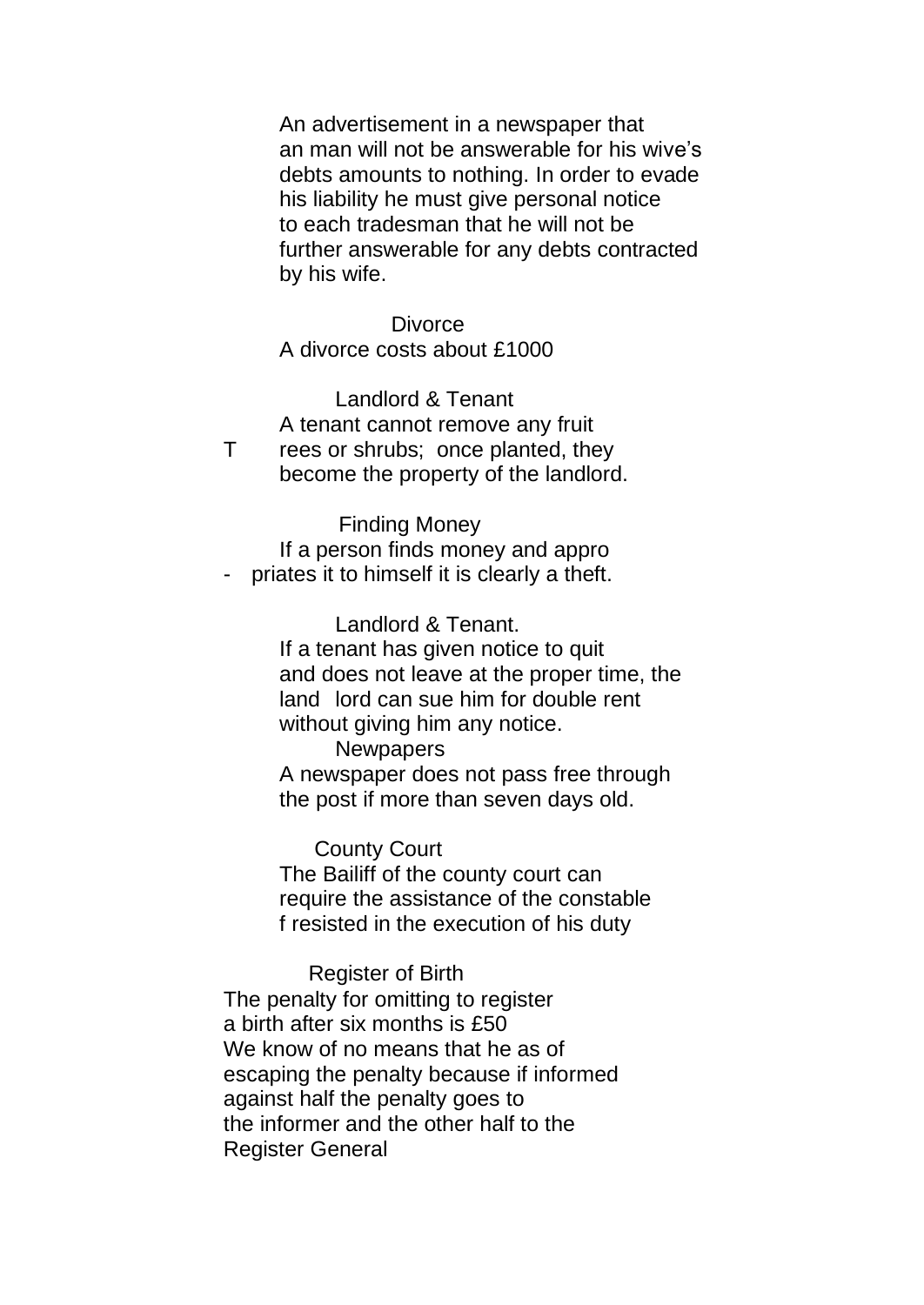Playing Cards The playing of Cards in a public House is against the license.

Bond

Know all Men by those Presents That (For the) \_\_\_\_\_\_\_\_ of Bradwell in the Parish of Hope in the County of Derby Lead Ore Miners are held and firmly bound to **bund** to **bund** to **bund** to **bund** to **bund** to **bund** to **bund** to **bund** to **bund** to **bund** to **bund** to **bund** to **bund** to **bund** to **bund** to **bund** to **bund** to **bund** to **bund** to **bunda** to **bunda** to Lead Ore miner in Forty Pounds of Good and lawful Money of Great Britain to be paid to the said \_\_\_\_\_\_\_ or his certain Attorney Executors Administrators or Assigns for the true payment whereof we bind ourselves our Heirs Executors and Administrators firmly by these presents Sealed with our Seals Dated this day of in the Year of the Reign of our Sovereign Lady Queen Victoria by the Grace of God of the United Kingdom of Great Britain and Ireland- defender of the Faith tc and in the Year of our Lord One Thousand Eight Hundred and Fifty Two.

The Condition of this Obligation is such that if this above Bounden aforesaid their Heirs Executors or Administrators or any of them shall and do well and truly pay or cause to be paid unto the above named

\_\_\_\_\_\_\_\_ or his certain Attorney Executors Administrators or Assigns the full Sum of Twenty Pounds with Interest for the same after the rate of Five per cent per Annum at or upon the day of

next which shall be in the year of our Lord One Thousand Eight Hundred and Fifty Two of Good and lawful Money of Great Britain without fraud or further delay. Then this Obligation to be void and of none effect or else to remain in full force and Virtue

Sealed and delivered being first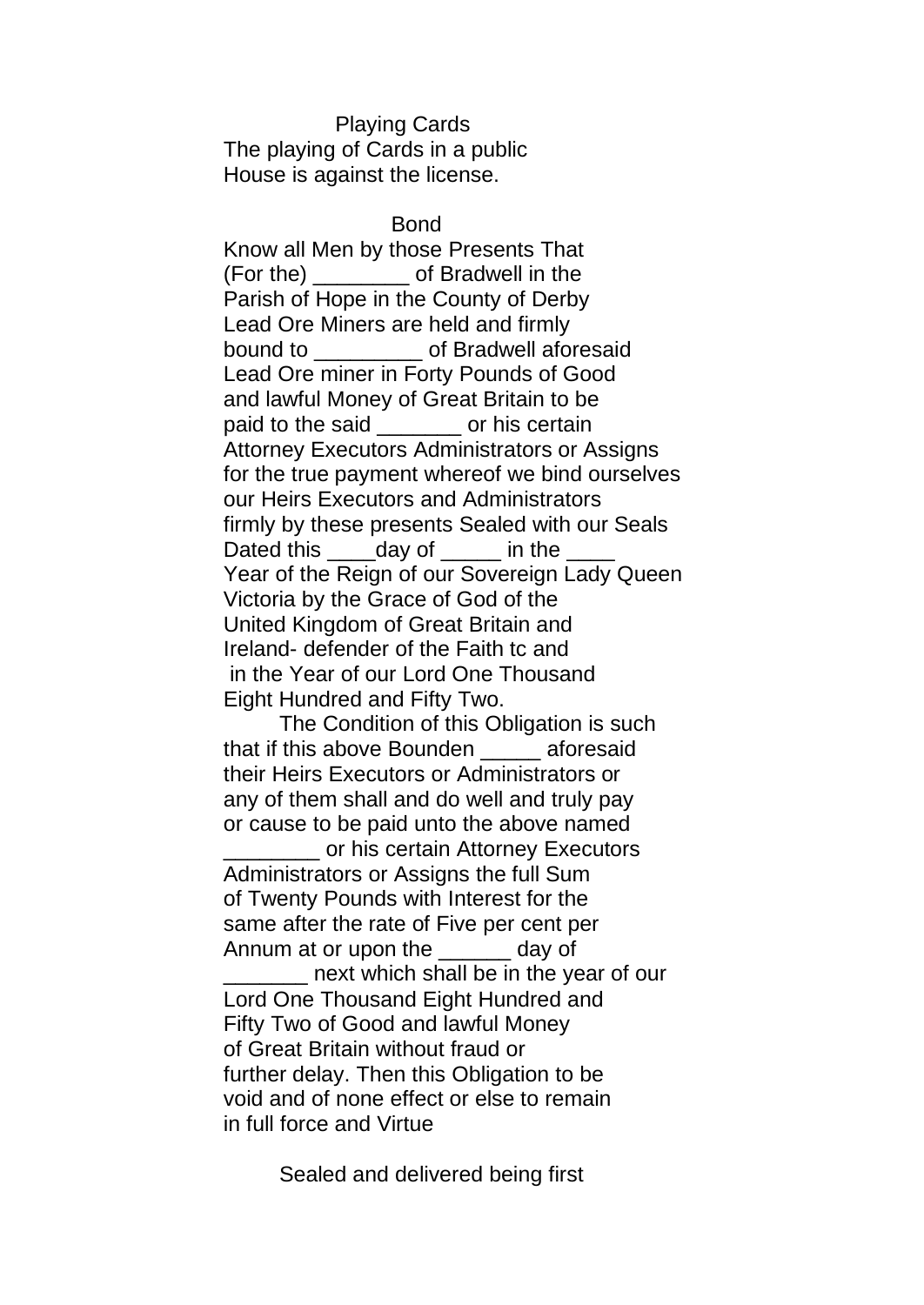# Duly Stampt in the presence of AB CD XZ (LJ)

Horse Taming

The following simple remedy easily tried is said to be the Secret of Horse Taming. Procure some horse Castor (the part of the fore leg of a horse and grate it fine. Some Oil of Rhodium and Oil of cumin and Keep the three separate in air-tight bottles. Rub a little Oil of Cumin upon your hand and approach the horse in the field on the windward side. Rub your hand gently on the horse's nose getting a little of the Oil on it. You can lead him anywhere. Give him a little castor on a piece of loaf Sugar or potato. Put eight drops of Oil of Rhodium into a lady's Silver thimble Stopping the mouth of the thimble to prevent the oil from running out whilst you open the mouth of the Horse tip the thimble over upon his tongue and he will follow you like a Pet Dog. Good grooming feeding and gentle treatment are they enjoyned to your future Slave.

£20 Bradwell Jan<sup>y</sup> I promise to pay to Mr cor his order on demand Twenty Pounds with lawful interest on the same after the rate of five pounds per cent per annum for value received A.B.

£40 At six weeks after date I promise to pay to Mr \_\_\_ or order forty pounds value received.

A. B.

Memorandum.